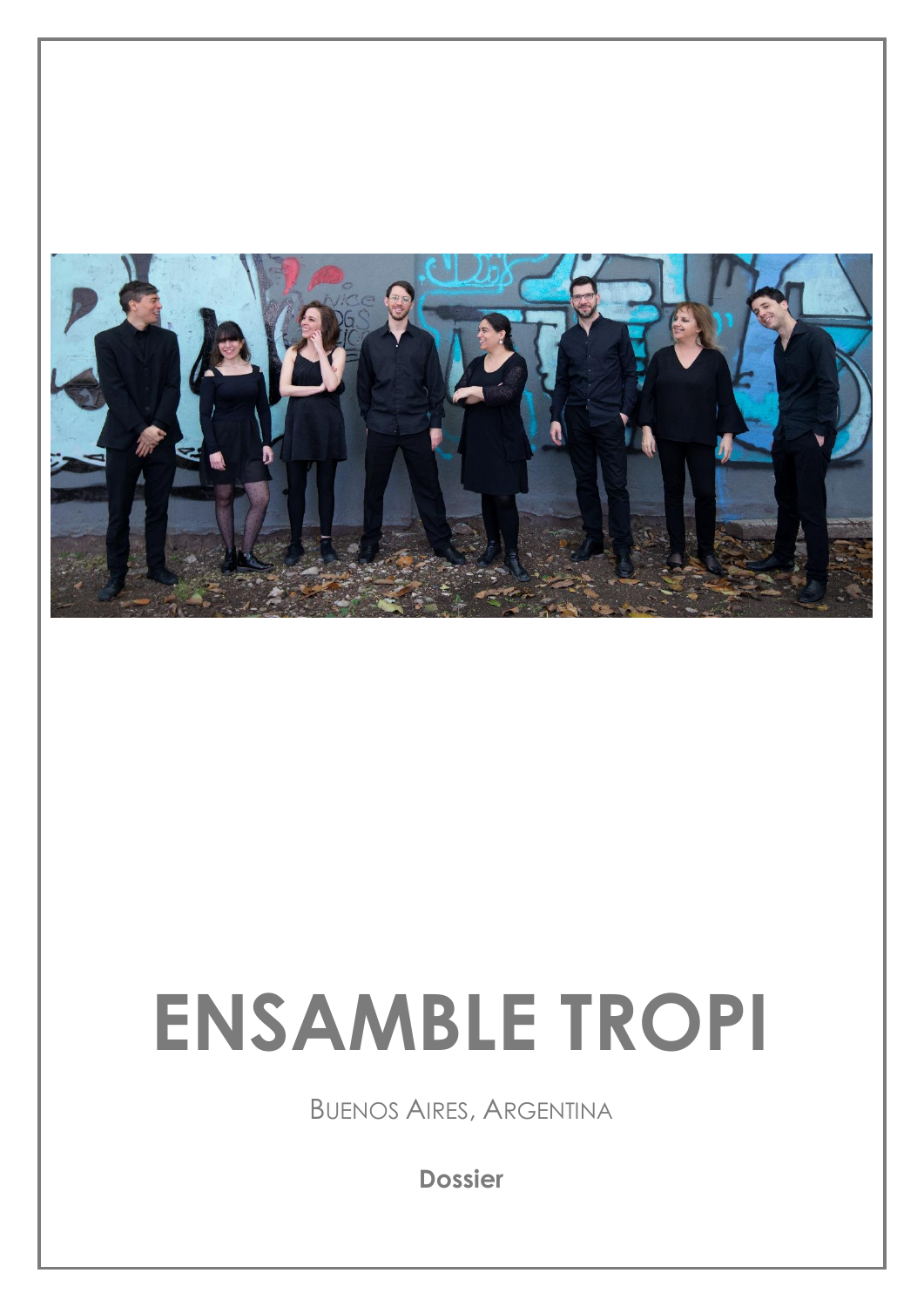#### ENSAMBLE TROPI  $\bullet$   $\bullet$   $\bullet$

## **ENSAMBLE TROPI**

**Artistic Directors** Haydée Schvartz & Sebastián Tellado

Chamber music ensemble focused on new music repertoire. It originated in May 2008 and since then it has consolidated as one of the main Contemporary Music ensembles from Argentina recognized both by the audience and the specialized press, as well as developing an international projection.

Ensamble Tropi large repertoire spans from Argentinean and Latinamerican to International contemporary music. Also encourages and embraces the production of emerging composers through permanent commissions. Versatility is one of the outstanding traits of Ensamble Tropi, actively interacting with new technologies, chamber opera, instrumental theater, as well as other performing arts, besides traditional concert settings.

Ensamble Tropi premiered 23 works by Argentine major composers, as well as first auditions in the country of chamber works of Pierluigi Billone, Mark André, Rebecca Saunders, Chaya Czernowin, Salvatore Sciarrino, Mauricio Kagel, Eblis Álvarez, Niccolo Castiglioni, Simón Steen-Andersen, Marc Sabat.

Furthermore the Ensamble spreads out to intense pedagogical projects through concerts and masterclasses in various educational institutions.

Since 2009, it collaborates with the Contemporary Music Diploma Institute set at the Manuel de Falla Music Conservatory of Buenos Aires.



**Haydée Schvartz** Music Director

**Sebastián Tellado Flute** 

**Constancia Moroni**  Clarinet

**Florencia Ciaffone** Violin

**Alejandro Becerra**  Cello

> **Malena Levin Piano**

**Manuel Moreno**  Guitar

> **Juan Denari**  Percussion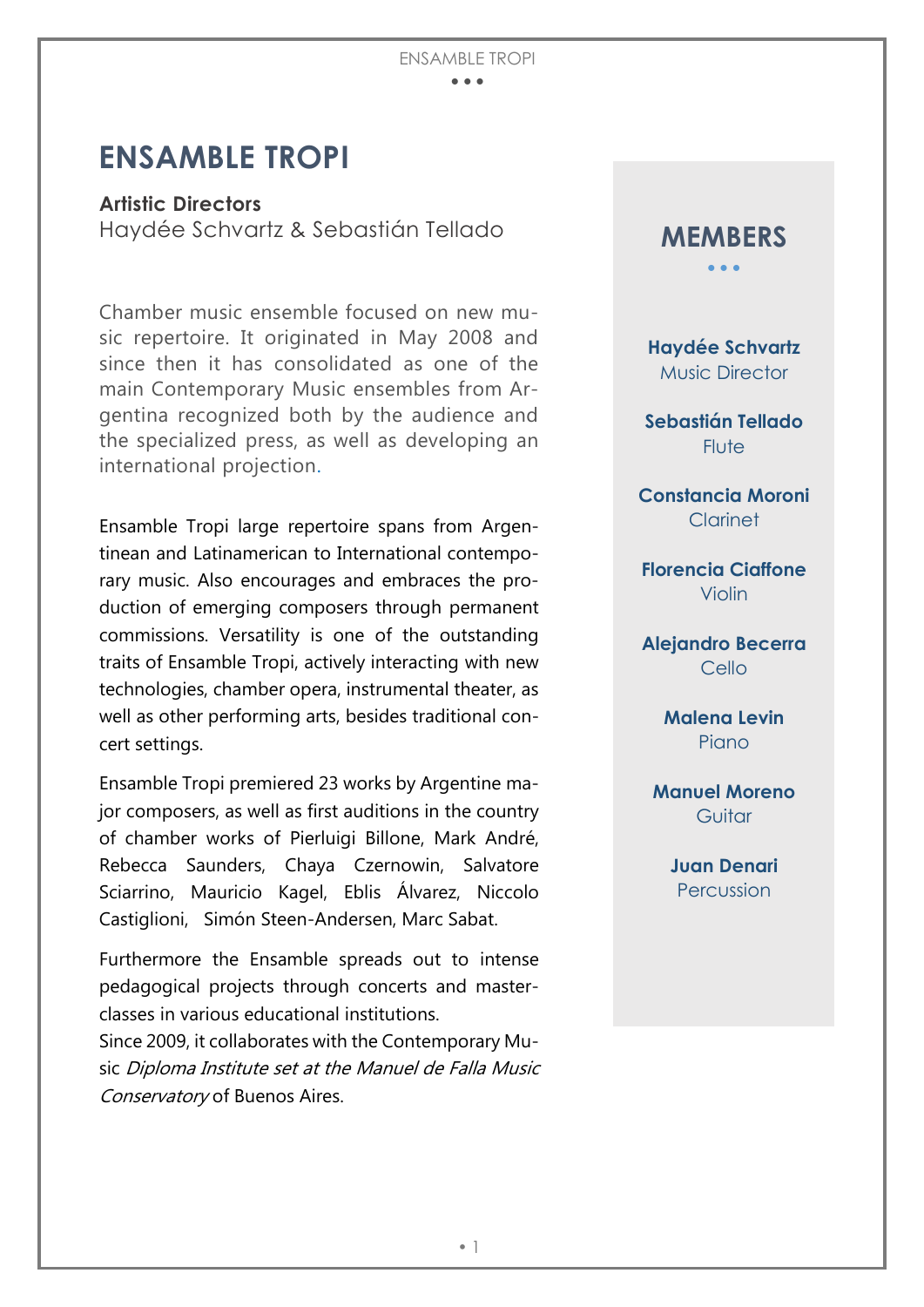#### $\bullet$   $\bullet$   $\bullet$

## EDUCATIONAL ACTIVITIES

- **Master classes** on introduction to the musical language and aesthetics of the twentieth and twenty-first centuries.
- **National Calling for scores, addressed to advanced and graduate composition students (2019).** 49 works were received from Córdoba, Santa Fé, Río Negro, Mar del Plata, Buenos Aires. **Reading days of these new scores** .
- **Composition** competition for postgraduate and graduate students (2016 y 2017)
- **Contemporary Music Days** at the Gilardo Gilardi Conservatory of Music (2017 y 2018).
- **Musical activities with children** : Orchestra School program in Bogotá, Colombia (2018) <https://www.youtube.com/watch?v=4gVawrKJhG8>

## ARTISTIC RETROSPECTIVE

#### **International tours**

- 2018 | XXXIX° International Forum of New Music Manuel Enríquez **Mexico DC**. (With the support of the Argentine Foreign Ministry and the National Institute of Fine Arts of Mexico)
- 2018 | Ciclo Nova Iberoamerican Festival of Contemporary Music **Bogotá, Colombia** (With the subsidy granted by the Ibermúsicas Program)
- 2016 | XVI° International Contemporary Music Festival **Santiago de Chile**.

#### **National tours**

- 2019 Primer Encuentro Nacional de Composición. In-residence Ensamble. **Rio Negro.**
- 2017 | II° Forum of New Music –**Córdoba**
- ↓ 2016 | *Jornadas Sonido Presente* Higher Institute of Music of the National University of Litoral .**Santa Fe**

#### **Awards**

2018 | **Outstanding Performer Award (2017 Season)** granted by the Musical Critics Association of Argentina.

#### **Discography**

CD: **Tropi :** Recorded in November 2011 at the Borges Hall of the National Library. Presented at the main hall of the Usina del Arte. Features works by Gandini, Stockhausen, Boulez, Castiglioni and Delgado. Made with the support of the General Education Board of Artistic Education, Buenos Aires Ministry of Culture.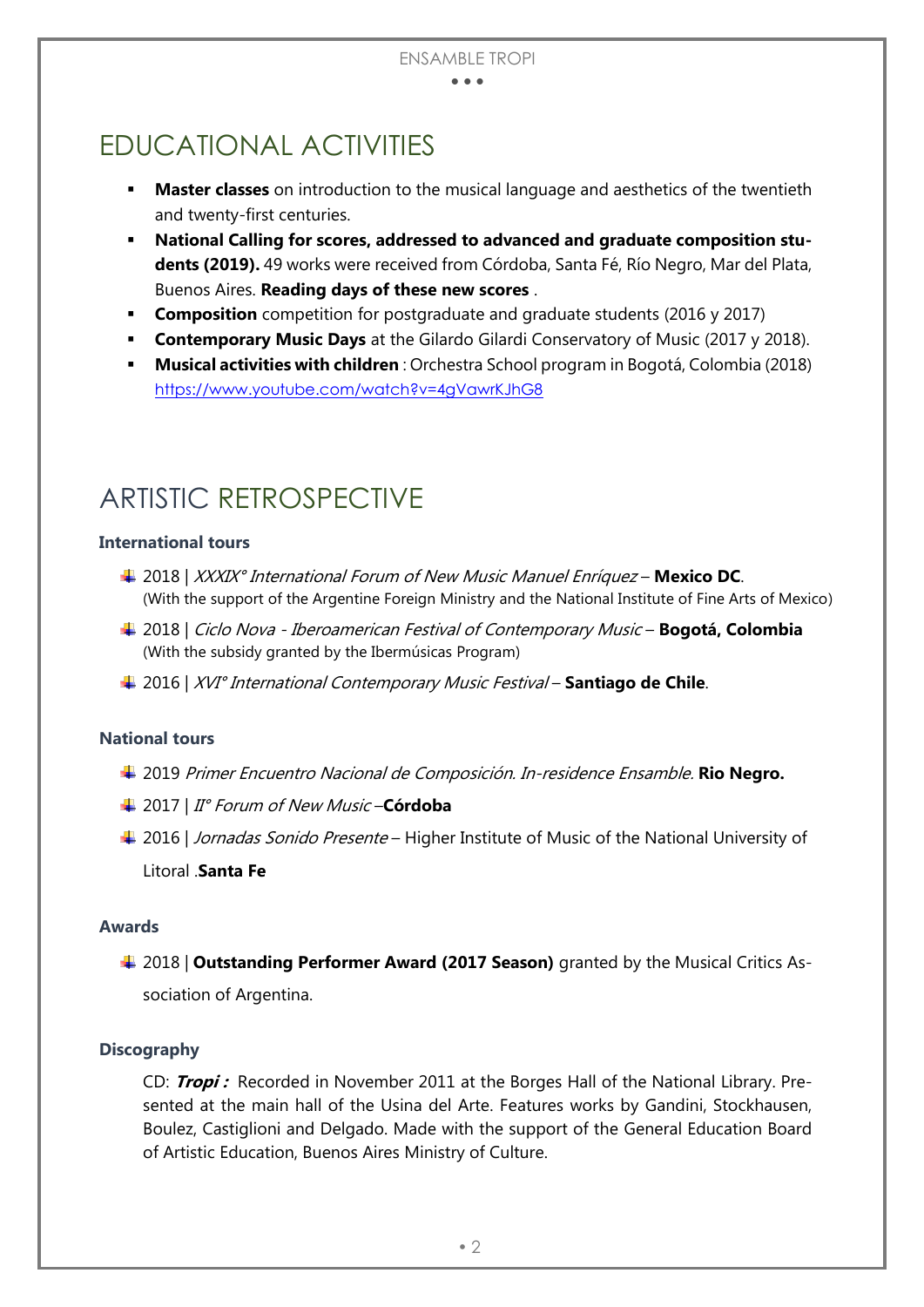$\bullet\bullet\bullet$ 

### **Productions |** performances

#### **Residencia 2** (2019) **– Centro de Experimentación del Teatro Colón**.

Open rehearsals and open debates among composers, performers and public; Call for scores and reading sessions of scores from Composition Graduate and Post Graduate studentes from Córdoba, Buenos Aires; Argentine Scene Concert (Taranto, Pereyra, Negri, Villalba, Manassero), *International Scene* Concert (Andriessen, Czernowin, Saunders, André, Steen-Andersen).

*Czernowin*: [https://www.youtube.com/watch?v=U\\_i5eaEqQkw](https://www.youtube.com/watch?v=U_i5eaEqQkw) *André*: <https://www.youtube.com/watch?v=XGtDUWrw2n4> *Manassero*: <https://www.youtube.com/watch?v=AZbmgeHtSJ4>

#### **Escena Kagel** (2018) **– National Museum of Arts, Argentine.**

II° New Opera Festival of Buenos Aires. The music of Mauricio Kagel through four emblematic chamber works: Pas de Cinq, Ludwig van, Atem y Serenade.

*Pas de Cinq*: <https://www.youtube.com/watch?v=y-Ik2iVp2AM> *Atem*: <https://www.youtube.com/watch?v=bVf5q3oYzhs> *Serenade*: <https://www.youtube.com/watch?v=lN8IvzetSKs> *Ludwig van:* <https://www.youtube.com/watch?v=cdRKt9JdvME&list=RDbVf5q3oYzhs&index=5>

 **Cuerpo a Cuerpo** (2017) **– La Ribera Theater. Buenos Aires International Festival for Contemporary Music. Teatro San Martín.**

Choreographic works with music by composers Santiago Villalba and Facundo Negri In collaboration with the Dance Company of the National University for the Arts.

*Negri*: <https://www.youtube.com/watch?v=PI8N6yimmLo> *Villalba*: <https://www.youtube.com/watch?v=Fp5FLt88Prg>

- **Complete production for chamber ensemble of the Rosario composer Jorge Horst** (2017) - **Centro de Experimentación del Teatro Colón.** In collaboration with the Chamber Choir XXI
- **Lucía Joyce** (2016) **– Centro de Experimentación del Teatro Colón.** Premiere of the chamber format of the micro-opera by Gerardo Gandini . Régie by Michal Znaniecki (Poland).
- **George Crumb Monographic concert** (2015 y 2018) **– National Music Center** (Buenos Aires) **y National College of Fine Arts** (Mexico DC).

Chamber works by the prestigious North American composer.

*Eleven Echoes of Autumn*: <https://www.youtube.com/watch?v=F3TAX8J9YHw> *Night of the four moons*: <https://www.youtube.com/watch?v=wqXPc8KG-jM> *Vox balaenae*: <https://www.youtube.com/watch?v=CXaPQynM-Kc>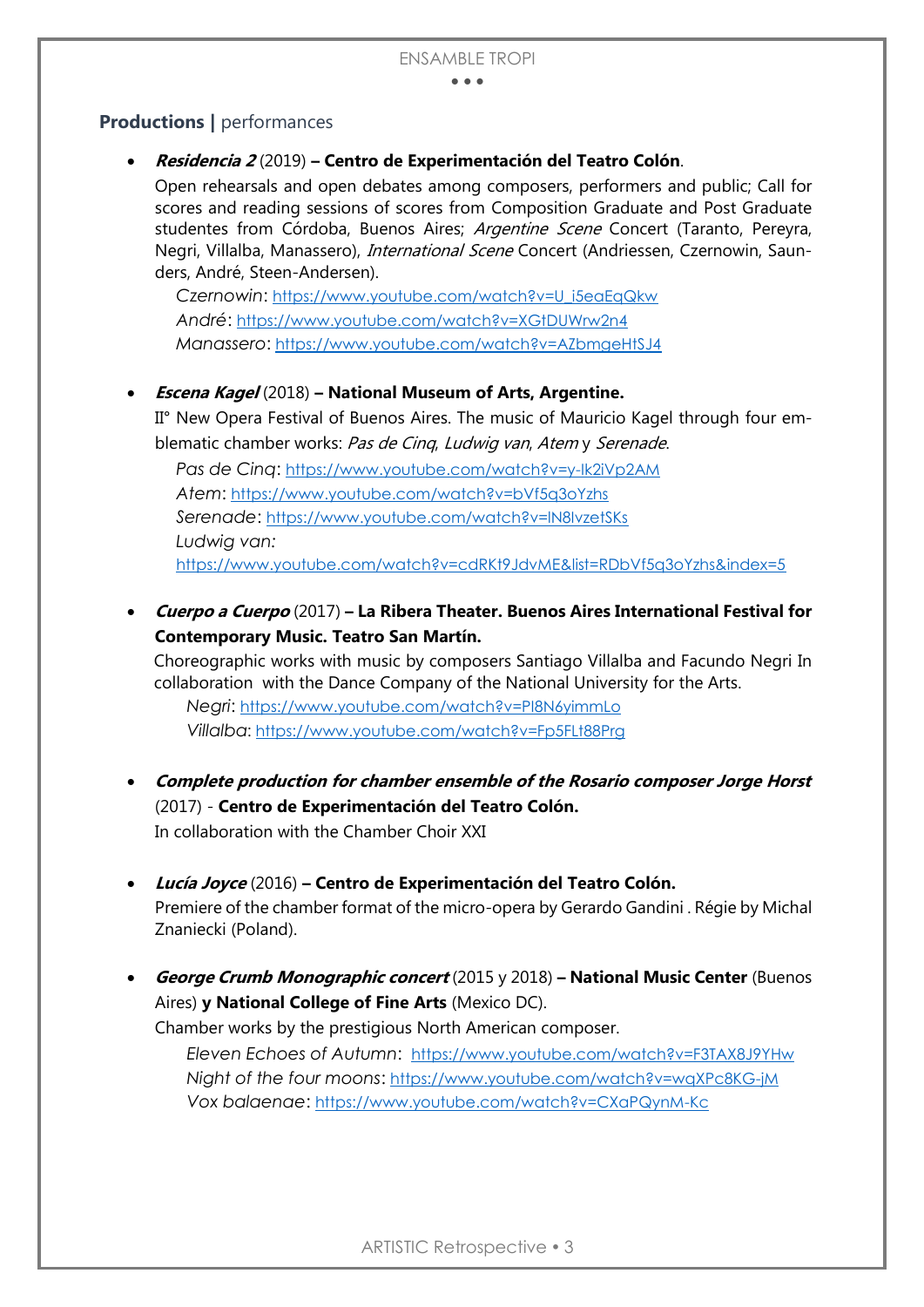- **Quatuor pour la fin du Temps - O. Messiaen** (2014). Simphony Hall, Usina del Arte. Buenos Aires
- **Las Músicas dentro de la Música** (2013) **- Teatro Hasta Trilce.** Music related to other Music, with the collaboration of the rock- pop author and singer: **Gabo Ferro.**
- **Music Walk** (2012) Villa Ocampo, San Isidro First tribute in Buenos Aires of John Cage´s 100 year birthday.
- **Mentir, sobre Ada Falcón** (2011) **- Centro de Experimentación del Teatro Colón**. Chamber opera by Lucas Fagin about the life of tango singer Ada Falcón. Régie by Ariel Farace.

\* \* \*

The Ensamble Tropi personally met and worked with international composers and performers such as:

**Salvatore Sciarrino** Performance of *Esplorazione del bianco II* **Arditti Quartet** .Masterclass at the Teatro Colón. **Mario Lavista**. Worked on his chamber music **Mark André**. On the performance of his piece : Zum Staub...

#### **Artists who participated in interdisciplinary projects**

The **musicians**: Leandro Zandstra (viola), Santiago Kuschnir (percussion), Valeria Martinelli (mezzo), Sebastián Gangi (piano), Matías Nieva (trumpet), Heini Schneebeli (trombone), Carlos Vega (double bass) Martín Devoto (cello)

The **choreographers**: Oscar Aráiz, Carla Rímola, Laura Figueiras, Damián Malvacio and Federico Fontán.

The **regisseur** : Michail Znaniecki (Poland), Ariel Farace.

The **stage designer** Martina Nosetto.

The **costume designer** Renata Schussheim

ARTISTIC Retrospective • 4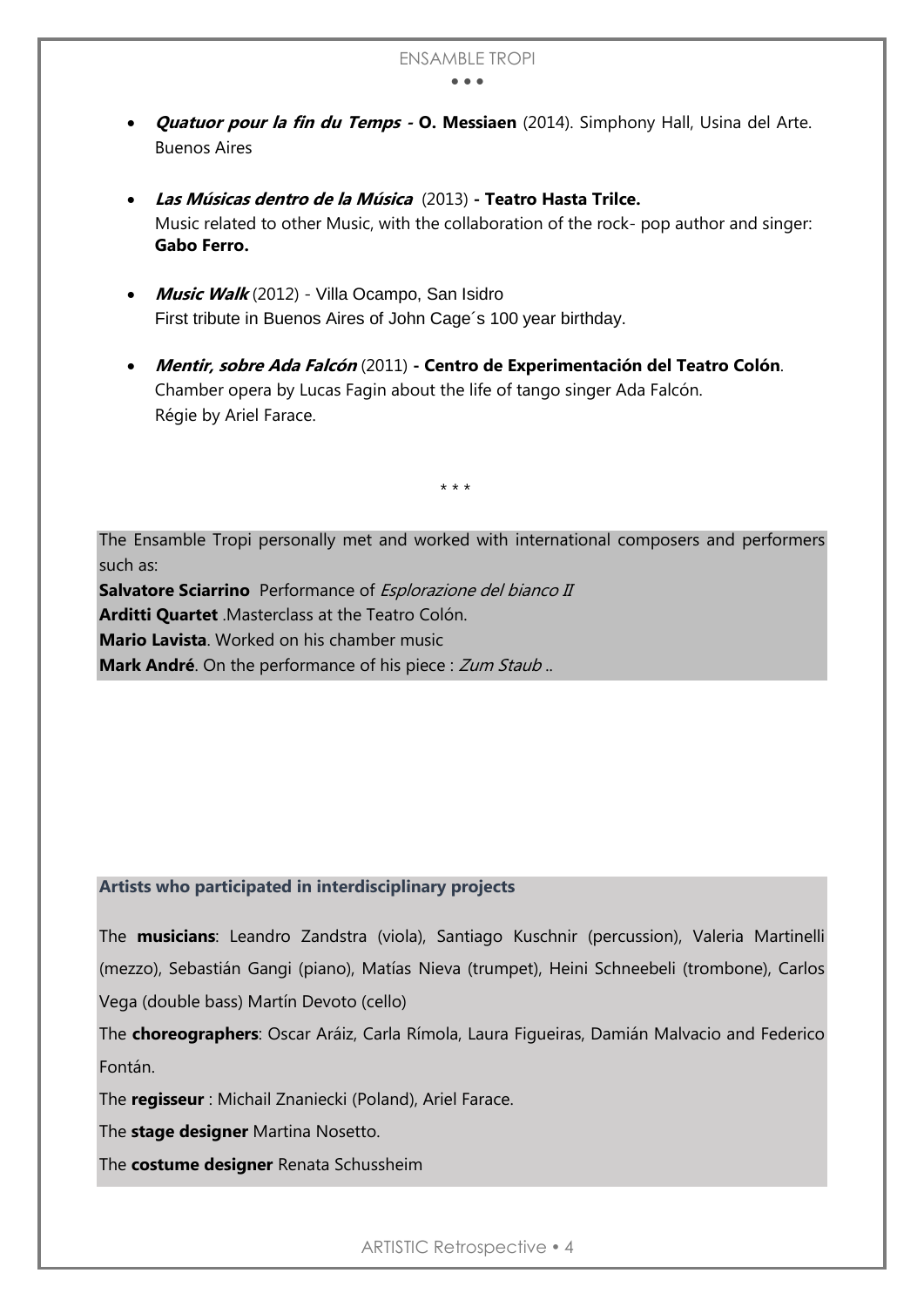#### ENSAMBLE TROPI  $\bullet$   $\bullet$   $\bullet$



**Performances |** most relevant festivals and auditoriums

- Experimentation Center of the Colón Theater (7 seasons)
- Festival of Contemporary Music of the San Martín Theater, Buenos Aires.
- Festival of Ensembles at the Kirchner Cultural Center (National Auditorium).
- Chamber Music Festival at the Usina del Arte, Buenos Aires.
- Contemporary Library Festival at the National Library of Argentine.
- Festival of Contemporary Music of the Cervantes National Theater.
- Festival of Ensembles at the National University of Tres de Febrero.
- National Music Centre of Argentine.
- National Chamber Music Festival of the National Museum of Decorative Arts.
- Technological Pole of Buenos Aires | Hypermediatic experimental center of Latin America
- Concerts at the Law College, Buenos Aires University.
- Recoleta Cultural Center.
- Villa Victoria Ocampo, San Isidro, Buenos Aires.

ARTISTIC Retrospective • 5